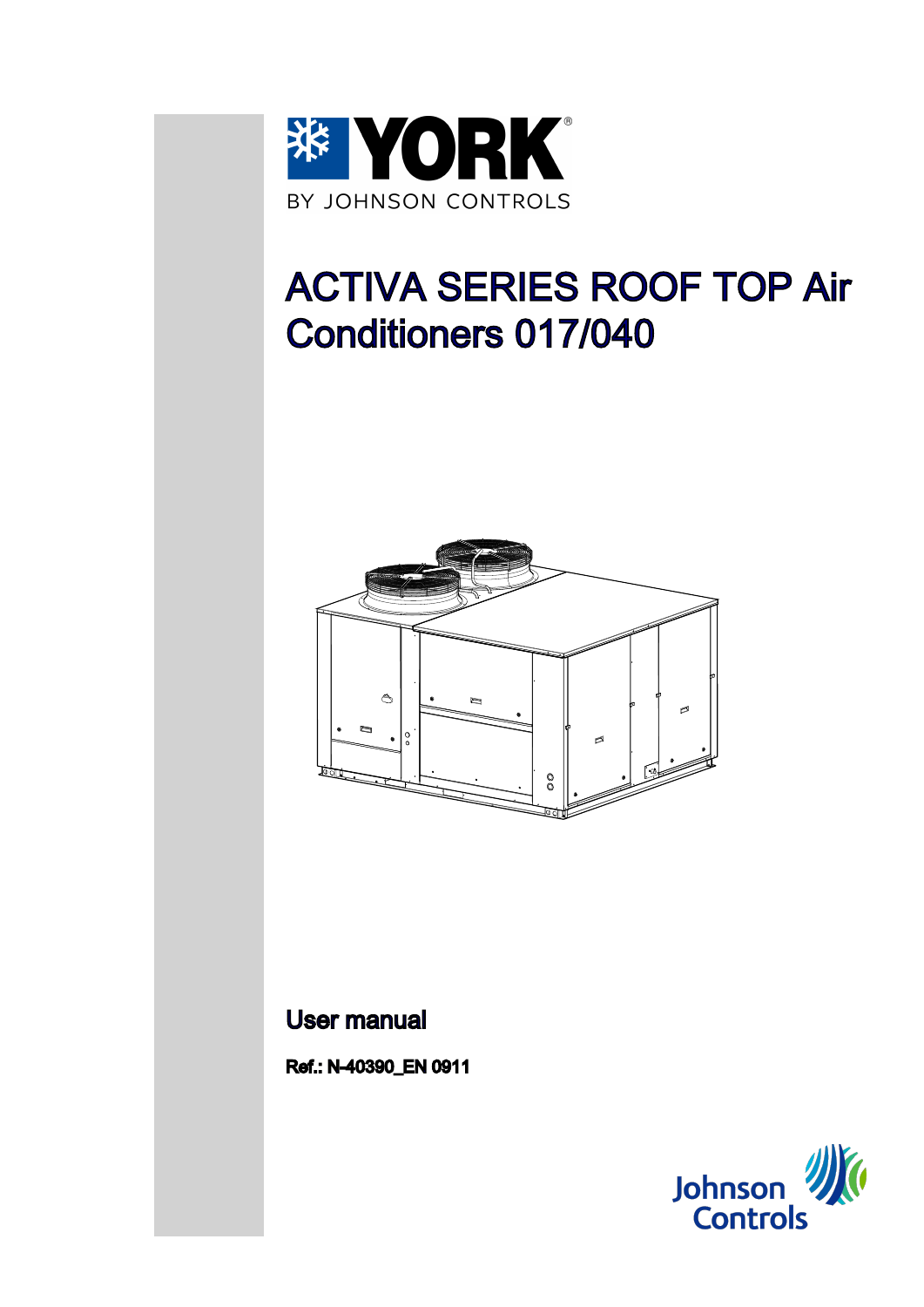# Index

| 1     |  |
|-------|--|
| 1.1   |  |
| 1.1.1 |  |
| 1.1.2 |  |
| 1.2   |  |
| 1.3   |  |
| 1.4   |  |
| 1.4.1 |  |
| 1.4.2 |  |
| 1.4.3 |  |
| 1.4.4 |  |
| 1.5   |  |
| 1.5.1 |  |
| 1.5.2 |  |
| 1.6   |  |
| 1.7   |  |
| 1.7.1 |  |
| 1.7.2 |  |
| 1.7.3 |  |
| 1.7.4 |  |
| 1.7.5 |  |
| 1.8   |  |
| 1.8.1 |  |
| 1.8.2 |  |
|       |  |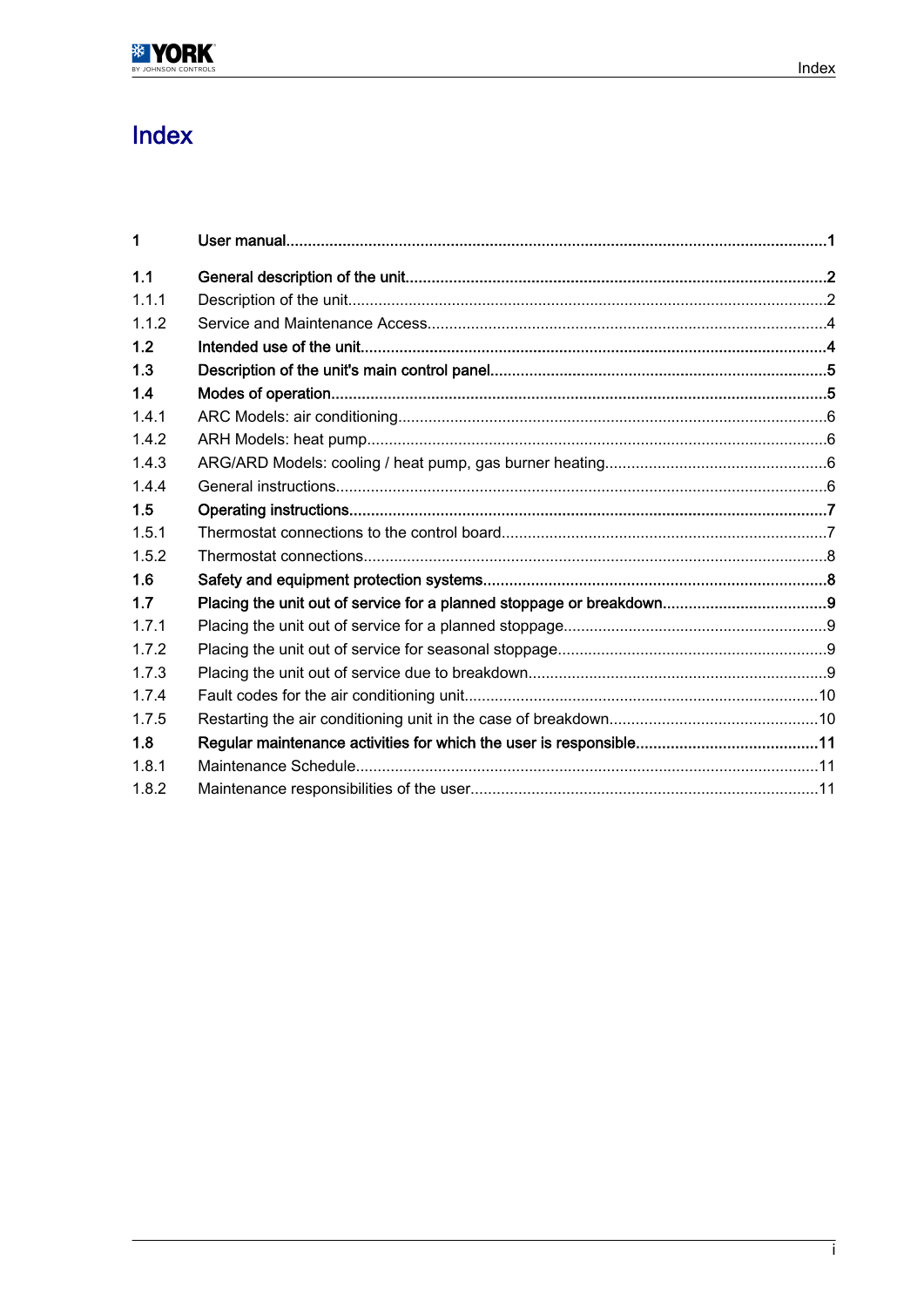# 1

# <span id="page-2-0"></span>User manual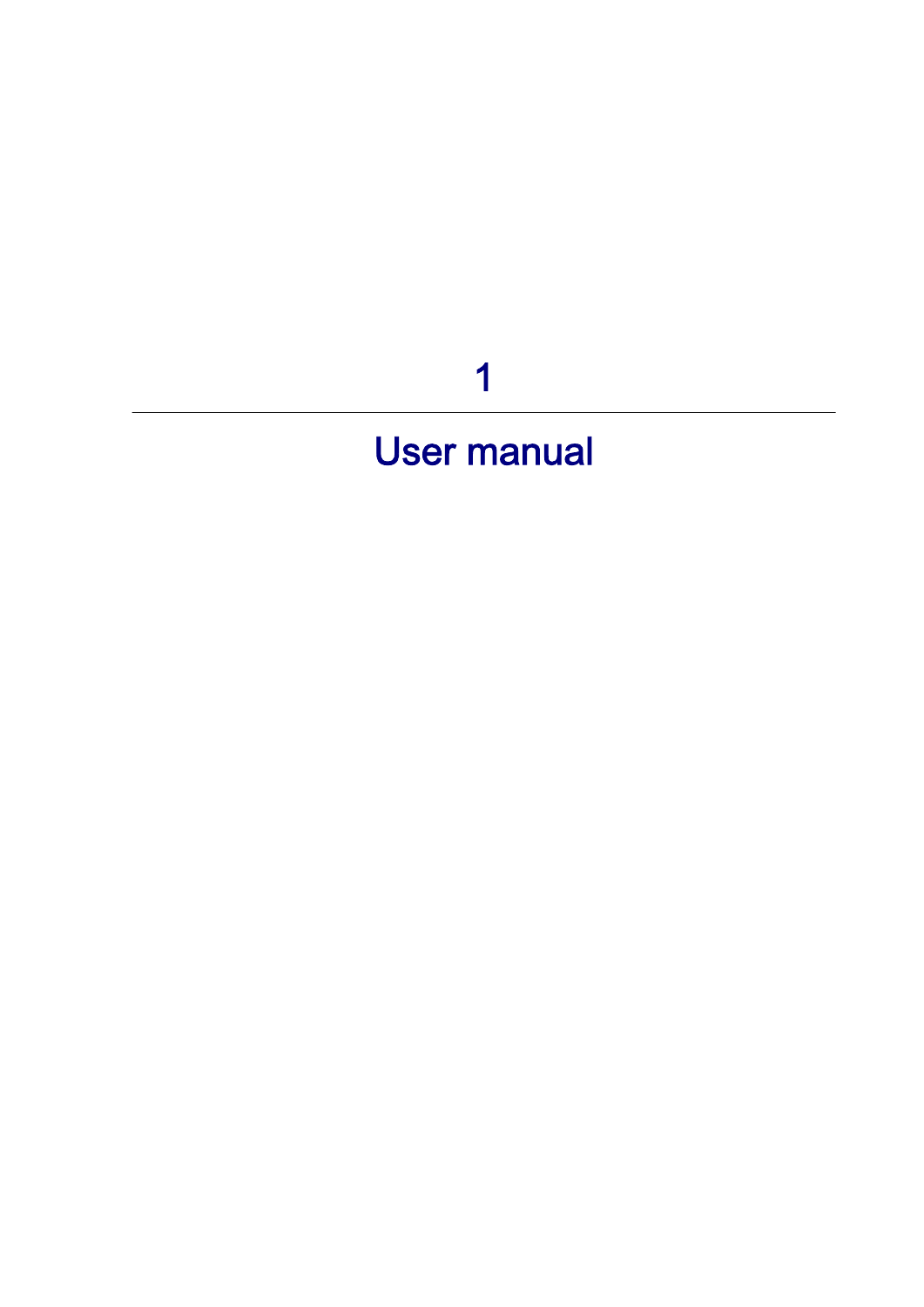

# <span id="page-3-0"></span>1.1 General description of the unit

### 1.1.1 Description of the unit

The Roof Top ACTIVA range of units is made up of a series of compact models of proven reliability. Depending on the type of installation, models are available with air conditioning, heat pump and heating with gas burner. The air intakes and outlets can be configured vertically or horizontally on all models.

Software installed in the YKN2 Open electronic board provides electronic management for the units. The specific configuration of each unit is programmed in this board.

In addition, a wide range of accessories is available to adapt the units to the specific requirements of each application. The Roof Top ACTIVA air conditioning units can operate in extreme climate conditions.

The entire range of units uses environment-friendly, recyclable R-410A gas refrigerant.

#### Features of the structure

The structure of the unit is designed to drain rainwater and condensation to its exterior. The roof in the evaporator area has a drain all along its perimeter to prevent the water accumulated on the top panel from flowing down the sides.

### Construction features and anti-corrosion protection

All metal parts of the structure are made of galvanised aluminium steel plate.

The outdoor parts are treated with an oven-polymerised polyester paint (RAL9002), guaranteeing a quality finish that lasts for many years. (800 H.N.S. in compliance with DIN 50021).

There are options like coils with Blue-Fin type fins or copper fins in order to adapt the product perfectly to its environment.

### Thermal/Acoustic Insulation

The inside of the evaporator area and the heating supply/accessory area are fully insulated.

The insulation protects the outside surface with a sheet of reinforced aluminium, with M1 fire resistance rating in line with UNE 23727. This aluminium surface keeps friction for air passage to a minimum and is easy to clean.

### Unit base

The base of the unit is made with fixed beams that provide a solid foundation. Openings on the front of these beams can be used to attach a crane for hoisting the unit into position during the installation process.

The beams also have openings on the bottom to place the unit on dampers, if required.

#### Duct Connection

The entire range of units is prepared for connecting air supply and return ducts for downward or sideways flow.

#### Air flow provided by the unit

All units possess a Plug fan air supply fan, with backward-curved blades and a motor with integrated EC technology. The differential pressure probe compares the static pressures in the suction area and the fan opening, and the electronic control automatically sets the speed of rotation to the required rpm to precisely obtain the required supply air flow in the installation.

#### Air filters

All units have standard filters with metal frame and average filtering of 48 mm available in zig-zag. Gravimetric efficiency is 90%, G4, complying with EN779 and fire resistance is F1 in accordance with DIN 53438.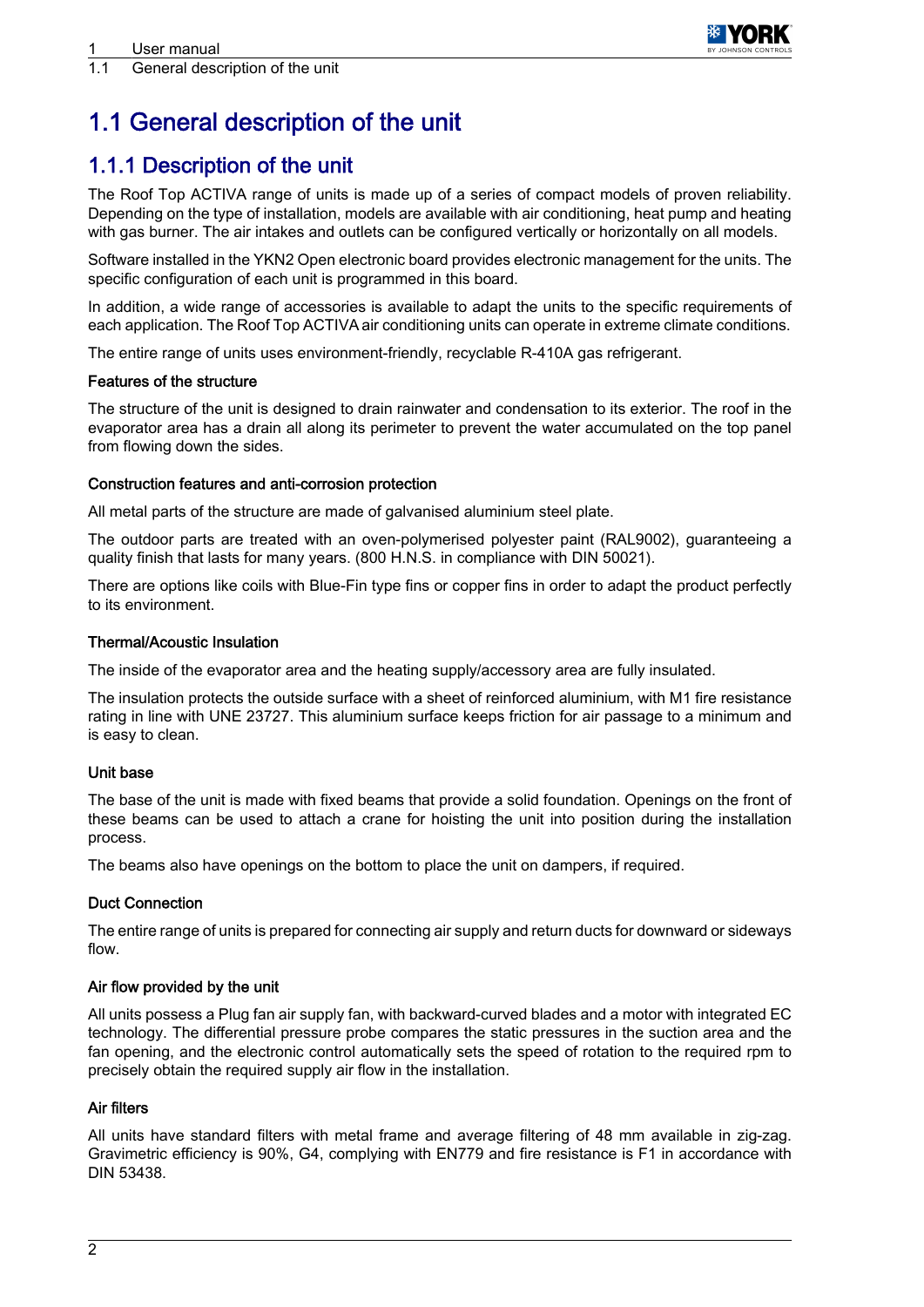

Optionally, high opacimetric efficiency filters, classes F6 and F7 are available according to EN779. These filters are easily installed behind the standard filters.

#### Cooling circuit

Rooftop ACTIVA units have 1 cooling circuit (in models 032 and 040) equipped with 2 compressors in tandem. This makes for better performance when the unit is not running at full capacity, which is usually the case. It also improves unit operations at extreme temperatures, as it does not jam and continues operating at partial capacity, using the entire surface of the exchangers.

Based on the accumulated operating hours of each compressor, a control circuit determines the order of operation, thus lengthening their working life.

#### **Compressors**

Vertical hermetic scroll-type compressor, with internal motor protection and standard crankcase exterior heater.

The compressors have dampers to reduce operating noise and vibrations.

#### Cooling circuit protection

All cooling circuits are supplied as standard with high and low-pressure switches, dehydrator filter on the liquid line, discharge temperature cut-out switch and temperature probes for supply air, suction liquid and outdoor air.

#### Service connections

In order to make the connections with a minimum amount of work, electrical and control cables can be pulled into the unit at the side or through the base.

#### Electrical panel

The electrical panel of the unit complies with the standards EN60204-1 and EN60439-1. The main circuit breaker with drive lever is a standard element in all units. The electric motors are protected with specific thermal magnetic switches and motor protection relays.

The unit is fitted with a sequence and phase fault sensor: where a non R-S-T phase sequence is detected or where, once the unit is running, there is a phase fault, the sensor will disconnect the power supply to the main board of the unit, preventing it from starting.

#### YKN2 Open Control Circuit

This is a 24 V control circuit. It can operate with the optional DPC-1 thermostat (communication) as well as a 24 V thermostat with control signals (Y1, G, O/B, W).

The YKtool system analyser can be used to simplify commissioning and placement and to solve any installation or operational faults.

#### Gas Burner (ARG/ARD Units)

All of the models that operate with gas have the same two capacity control stages. The burner group consists of an rustproof steel pipe exchanger type AISI-409, adjustable gas valve, electronic starter control, mechanical ventilation and all the safety controls necessary to satisfy EC standards.

The gas supply pipe can be piped to the heating compartment either on the side of the unit via an access hatch situated in the corner, or on the lower part of the unit via an access hatch situated in the base. The unit provided is complete and ready to be hooked up to a natural gas connection at 20 mbar (2ND-H, G20). By making certain adjustments, it can also be easily converted to use with the 2ND-L G25 natural gas family. In addition, it is possible to adapt it to operate with LPG (Liquefied Petroleum Gas propane G31) using a specific conversion kit for the adaptation.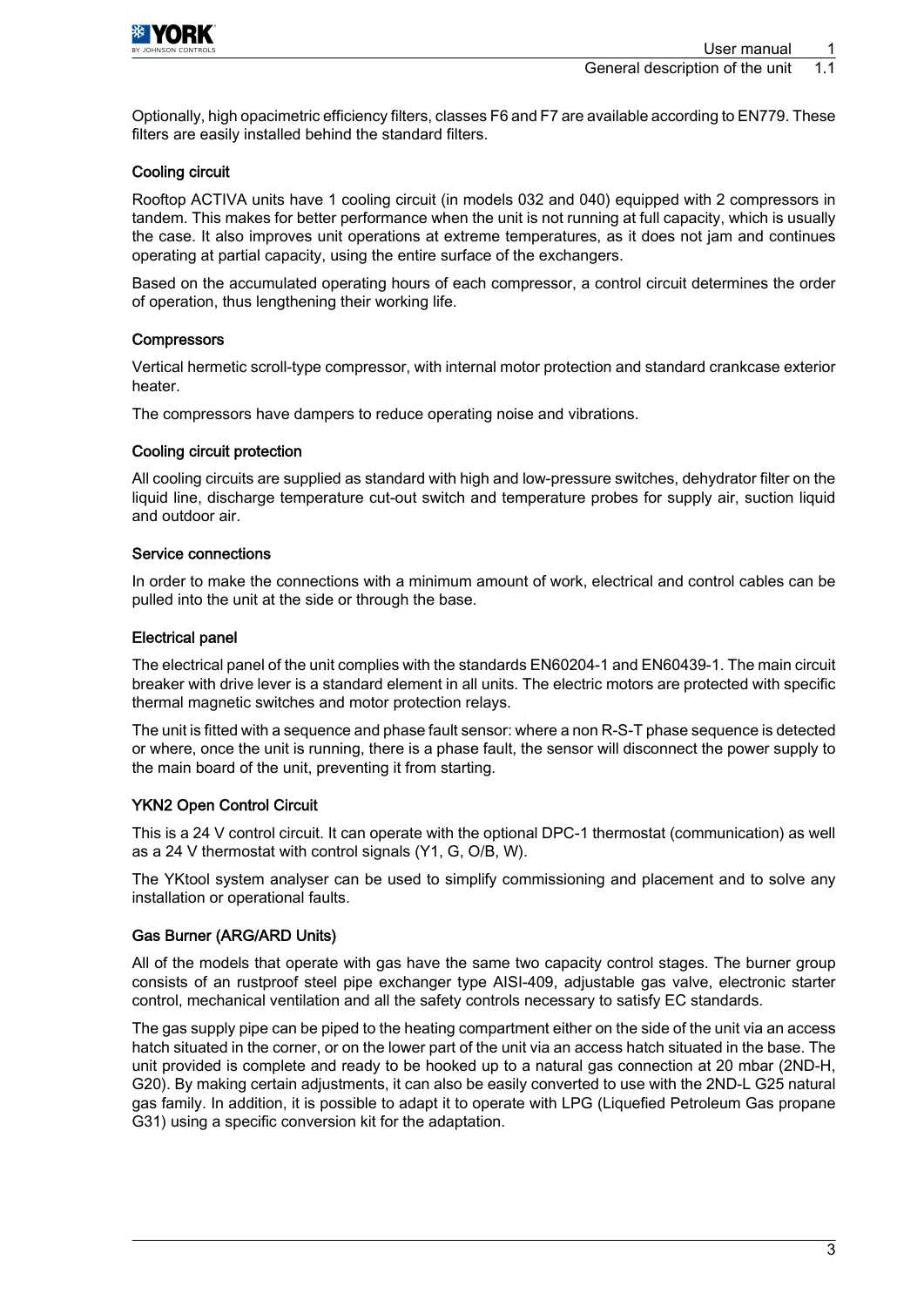

### <span id="page-5-0"></span>1.2 Intended use of the unit

#### Noise emissions

All units operate with extremely low noise emission levels. The compressors have anti-vibration mounts as well as vertical discharge fans that direct noise upwards, away from surrounding buildings and property.

### 1.1.2 Service and Maintenance Access

The unit access panels have 1/4 turn closures and levers offering fast secure access to all components that require service or maintenance.

Access to the control circuit is independent to the cooling system of the unit.

The unit is fitted with connections for specific manometers for easier reading of cooling circuit pressures. These connections can be accessed from outside and no panel has to be opened or removed for this task.



## 1.2 Intended use of the unit

The Roof Top ACTIVA series of units is exclusively designed for the air conditioning of buildings and properties.

The unit uses a cooling system, heat pump, gas burners and/or electrical heat for support, depending on the version of same. It forces air current to circulates through ducts, enabling adjustment of the temperature of the building or property where it is installed. In addition the air conditioning unit has a start and adjustment mechanism (a thermostat or similar) to manage its operations.

The unit should only be used for the purposes for which it was designed and built. Johnson Controls Inc. shall not be considered responsible for any damage caused by inappropriate use or maintenance of the unit, that is anything inconsistent with that described in this document or others specially provided with the unit.

Any use other than air conditioning will be considered inconsistent.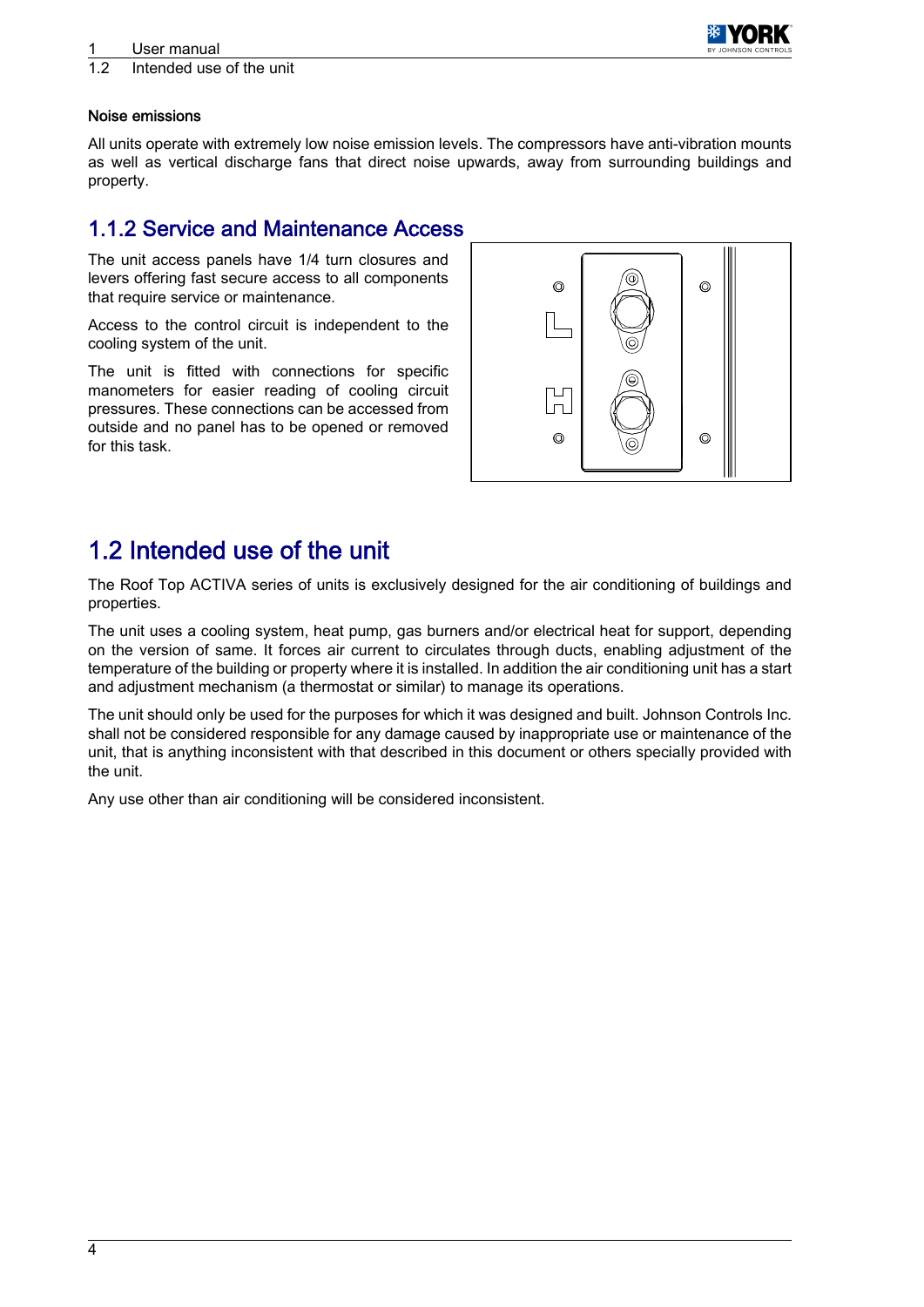# <span id="page-6-0"></span>1.3 Description of the unit's main control panel

- 1. YKN2 Open circuit board
- 2. Accessory circuit board
- T1. 230 V / 24 V Transformer
- F1. Compressor 1 circuit breaker
- F2. Compressor 2 circuit breaker
- F3. Circuit breaker for supply air fan
- F4, F5. Circuit breaker for outdoor fan
	- FC. Sequence and phase fault sensor
	- F9 Circuit breaker for compressor crankcase and 230 V transformer heating resistors
	- F10. 24 V transformer
	- KM1. Compressor 1 motor contactor
	- KM2. Compressor 2 motor contactor
	- KM3. Supply air draft blower contactor
	- KM4, KM4, Outdoor draft blower contactor
		- Q3. Main switch for the unit



The main control panel is found on the unit itself and is protected from the outside by a removable metal panel.

Given that the air conditioning unit is installed on the roof of a building or property, users must under no circumstances inspect or adjust the unit themselves. All of inspections or adjustments that may be made by the user are performed using the DPC-1 thermostat.

Should the air conditioning unit become faulty, the auto-diagnostics system in the unit will identify the source of the fault and will activate the indicator -1- on the DPC-1 thermostat screen. The bottom left of the



screen will also display a two-digit figure 2 to indicate the part affected. See [Placing the unit out of service](#page-10-0) [for a planned stoppage or breakdown.](#page-10-0), see on page 9.

Where the thermostat screen continues to display the indicator -1- and any fault code or if the air conditioner does not start, contact a Johnson Controls Inc. Authorised Technical Assistance Service.

# 1.4 Modes of operation

The Roof Top ACTIVA range of air conditioning units includes different models. The operating mode for each one varies depending on the specific model.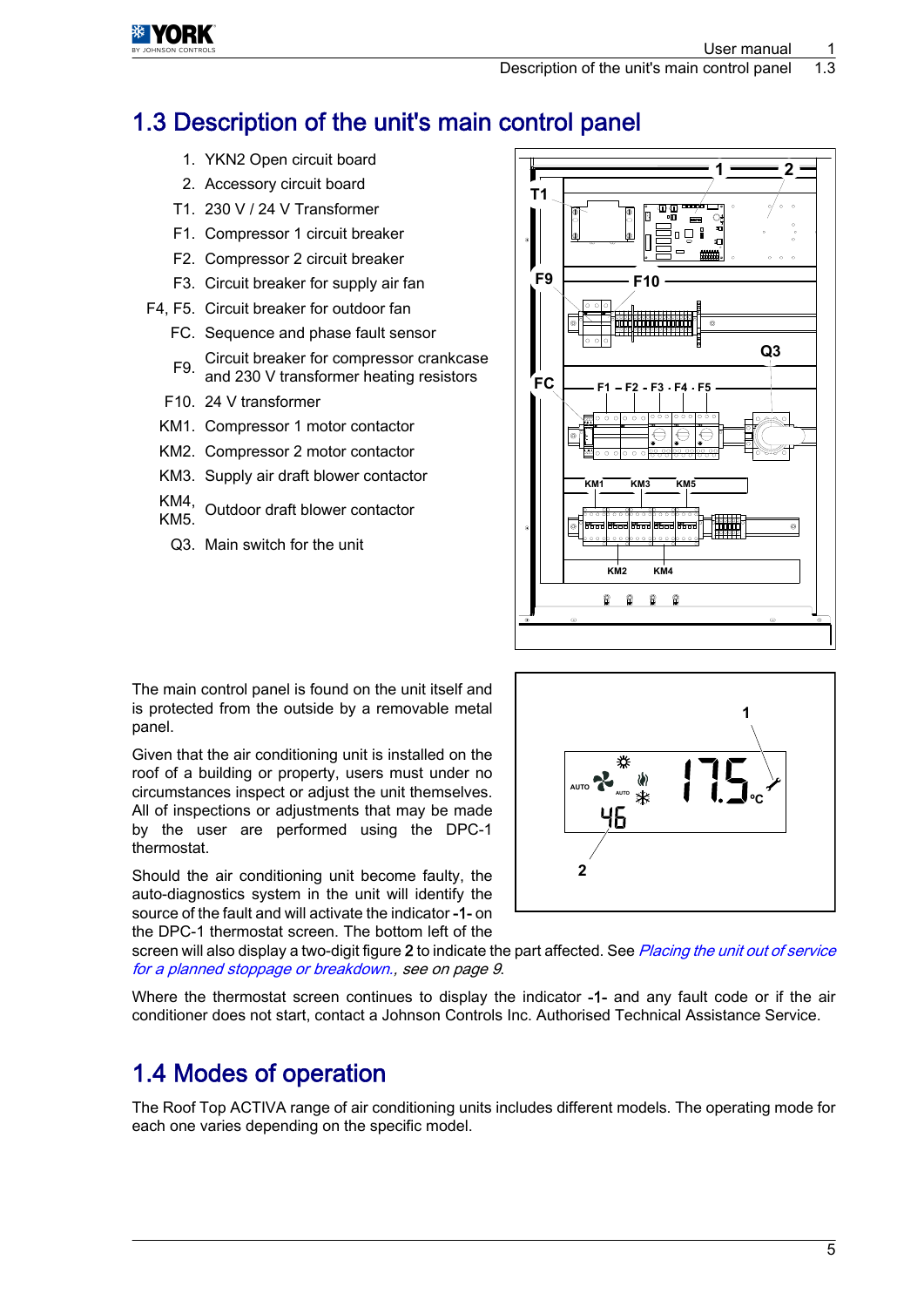

### <span id="page-7-0"></span>1.4.1 ARC Models: air conditioning

The ARC model circulates refrigerant gas (R-410A) through a cooling circuit driven by the compressor. The propelled gas circulates through an evaporator coil where it absorbs ambient heat and evaporates. To liquefy the evaporated gas, it is then circulated through a condenser coil where it releases the previously absorbed heat into the atmosphere.

To favour the evaporation and condensation of the refrigerant gas, the unit has supply and intake fans that force the air through each of the coils. In the case of the evaporator, the fan pushes air to the inside of the building or property through previously-installed distribution ducts. In the case of the condenser, the fan pushes fresh air through the coil and then sends it back outdoors.

A series of filters remove dust particles and pollen, etc. from the supply air sent inside the building or property.

### 1.4.2 ARH Models: heat pump

The ARH models operate the same way as the ARC models, but, in addition, they can invert the cooling circuit operation in such a way that the coils trade functions and send the warm air to the inside of the building and the cold air outdoors.

### 1.4.3 ARG/ARD Models: cooling / heat pump, gas burner heating

The ARG/ARD models join an additional heating and air supply system to their respective cooling circuits.

In this case, the air inbound to the building or property circulates in a chamber where a tube exchanger is located. High temperature from the gas burner circulates inside the pipes.

### 1.4.4 General instructions



- •Always keep the electrical power supply connected to the unit.
- •Only disconnect the unit if it is not to be used for a long period of time.
- •When preparing for seasonal use, connect the unit to the electricity supply at least 8 hours before starting it.

Connect the air conditioning unit to the electricity supply at least 8 hours before starting it. To do so, use the general switch -Q3-.

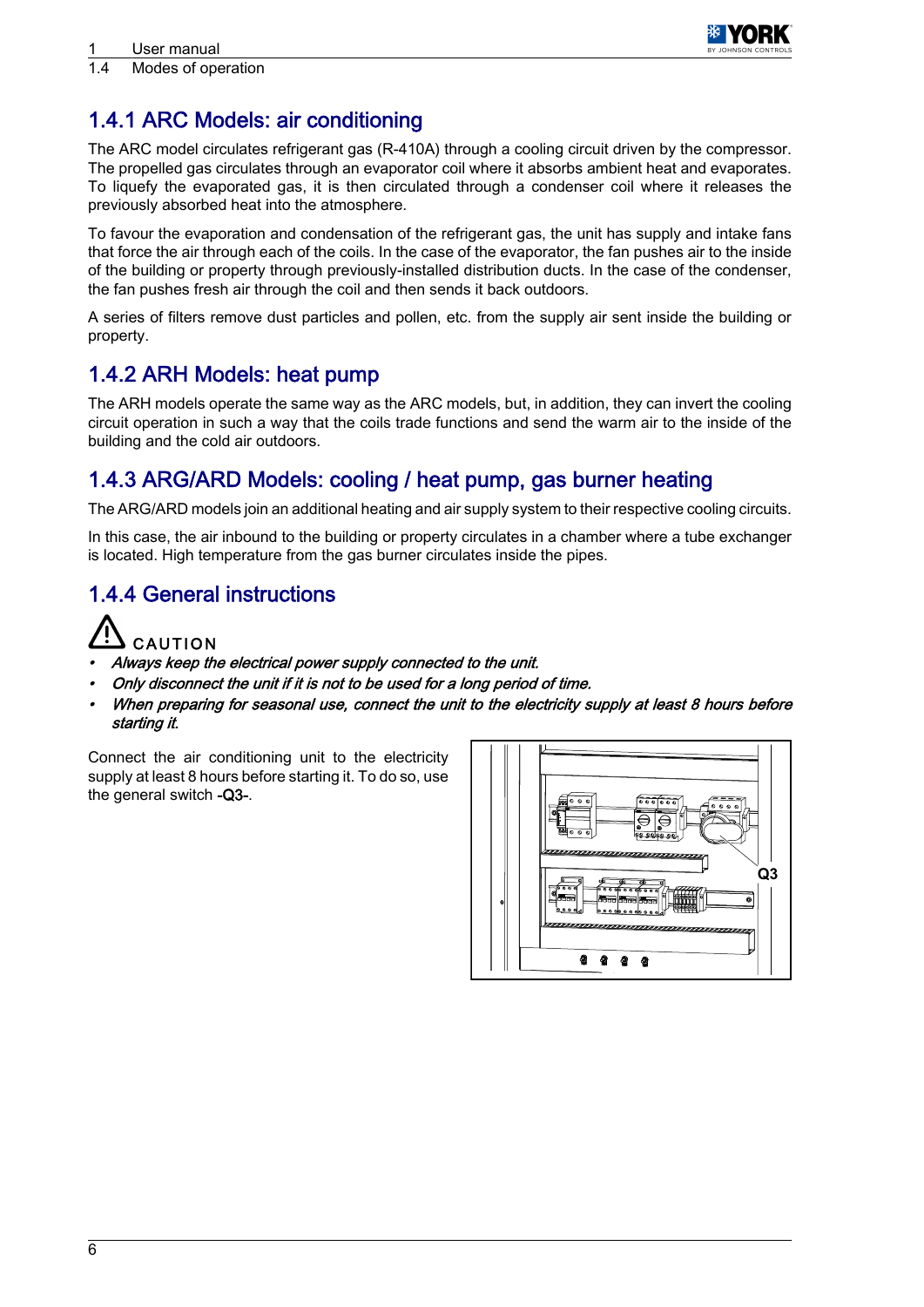

Operating instructions 1.5

<span id="page-8-0"></span>False start the compressors (connect them just long enough to make a few turns). To do so, use contactors -KM1- and -KM2-.

Wait for 5 to 7 minutes and repeat the false start.

Wait another 5 to 7 minutes and perform a last false start.

Then switch the compressors to full working order.



# 1.5 Operating instructions

A thermostat is used for starting and managing the air conditioning unit and for adjusting the temperature of the supply air.

Through this thermostat, the operating programme determines when to automatically start the air conditioning unit. The performance of the different unit components is also determined by the operating programme.

Refer to the documentation for the DPC-1 programmable digital thermostat with communication or the documentation for the thermostat installed with the unit for more detail on start-up and regulation mechanisms.

### 1.5.1 Thermostat connections to the control board

A. Thermostat connection board.

### Board connection terminals

- X1. To terminal X1 of the DPC-1 thermostat.
- B. White. To terminal B of the DPC-1 thermostat.
- R. Red. To terminal R of the DPC-1 thermostat.
- $W<sub>z</sub>$
- $O/B$  –
- Y1 –

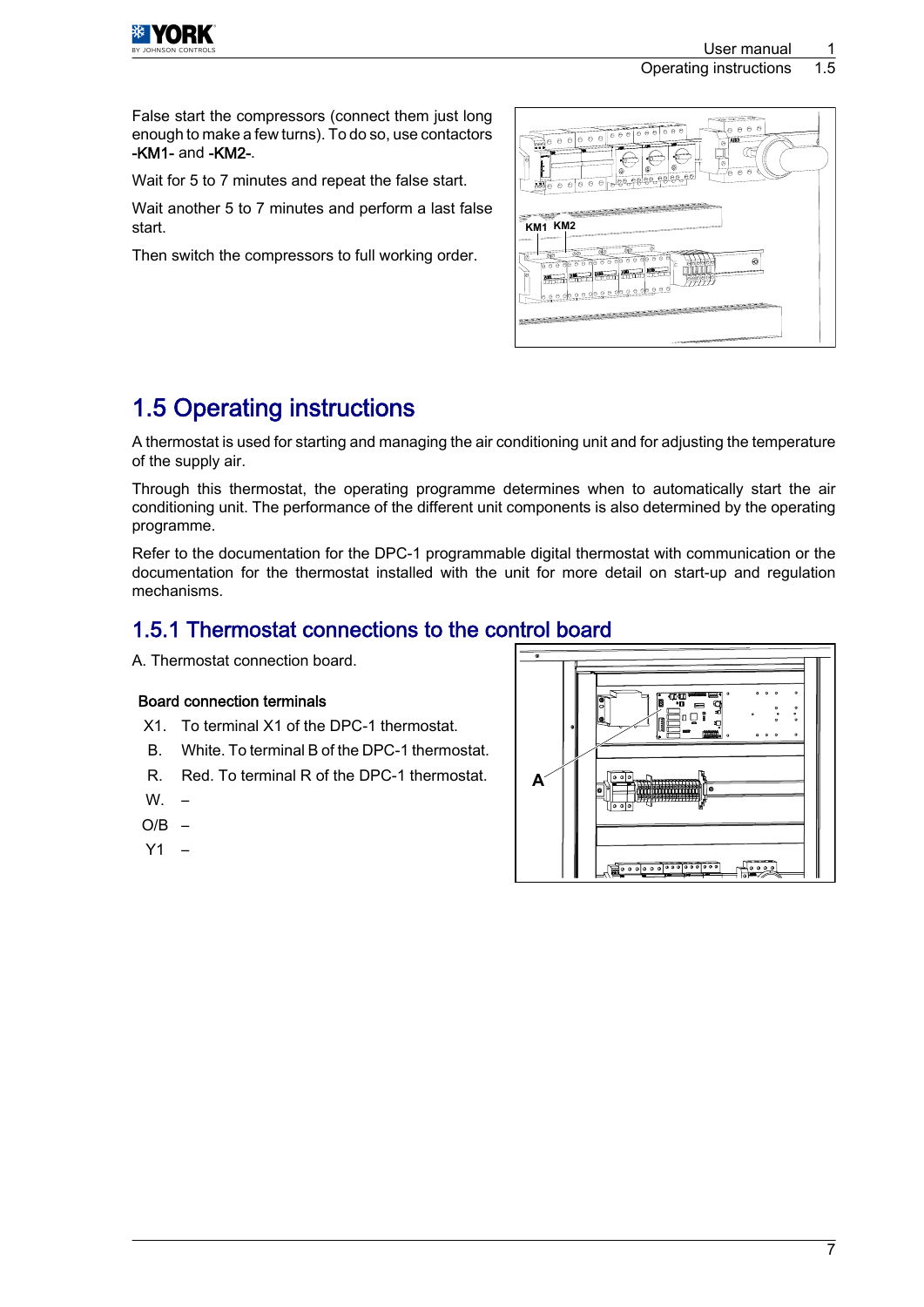

<span id="page-9-0"></span>1.6 Safety and equipment protection systems

### 1.5.2 Thermostat connections

- 1. Yellow cable.
- 2. Red cable.
- 3. White cable.
- A. Shielded cable,  $2 \times 0.5$  mm<sup>2</sup>. Maximum length: 100 m.
- B. Shielded cable,  $10 \times 0,22 \text{ mm}^2$ . Maximum length: 100 m.



# 1.6 Safety and equipment protection systems

The Roof Top ACTIVA range of air conditioning units includes an entire series of safety and protection systems intended to provide a high degree of safety for users and maintenance personnel.

Those not expressly authorised to use the air conditioning unit must not handle it or perform repair or maintenance work.

#### Safety systems

Johnson Controls Inc. manufactures air conditioning units in accordance with EU occupational protection and user safety regulations, provided that the units are used and maintained in line with the instructions and indications given in this document.

Given that the air conditioning unit is installed on the roof of a building or property, users must under no circumstances inspect or adjust the unit themselves. All of inspections or adjustments that may be made by the user are performed using the DPC-1 thermostat.

The air conditioning unit is fitted with electrical protection systems to protect personnel responsible for its regular maintenance and upkeep.

As established by applicable electricity regulations, the electrical system is fitted with electricity surge and current leakage protection system consisting of differential circuit breakers and thermal magnetic switches (not supplied by the manufacturer, must be installed on site).

Under no circumstances is the user of the air conditioning unit exposed to live parts.

Likewise, access to moving parts by unauthorised persons is prevented. This involves placing appropriate safety locks on all of the removable covers on the unit.

#### Unit protection systems

The refrigerant circuit of the unit is protected against excessively high or low pressure and discharge temperature. It is also protected against repeated cold start-ups caused by the compressor suction probe when the summer cycle is activated.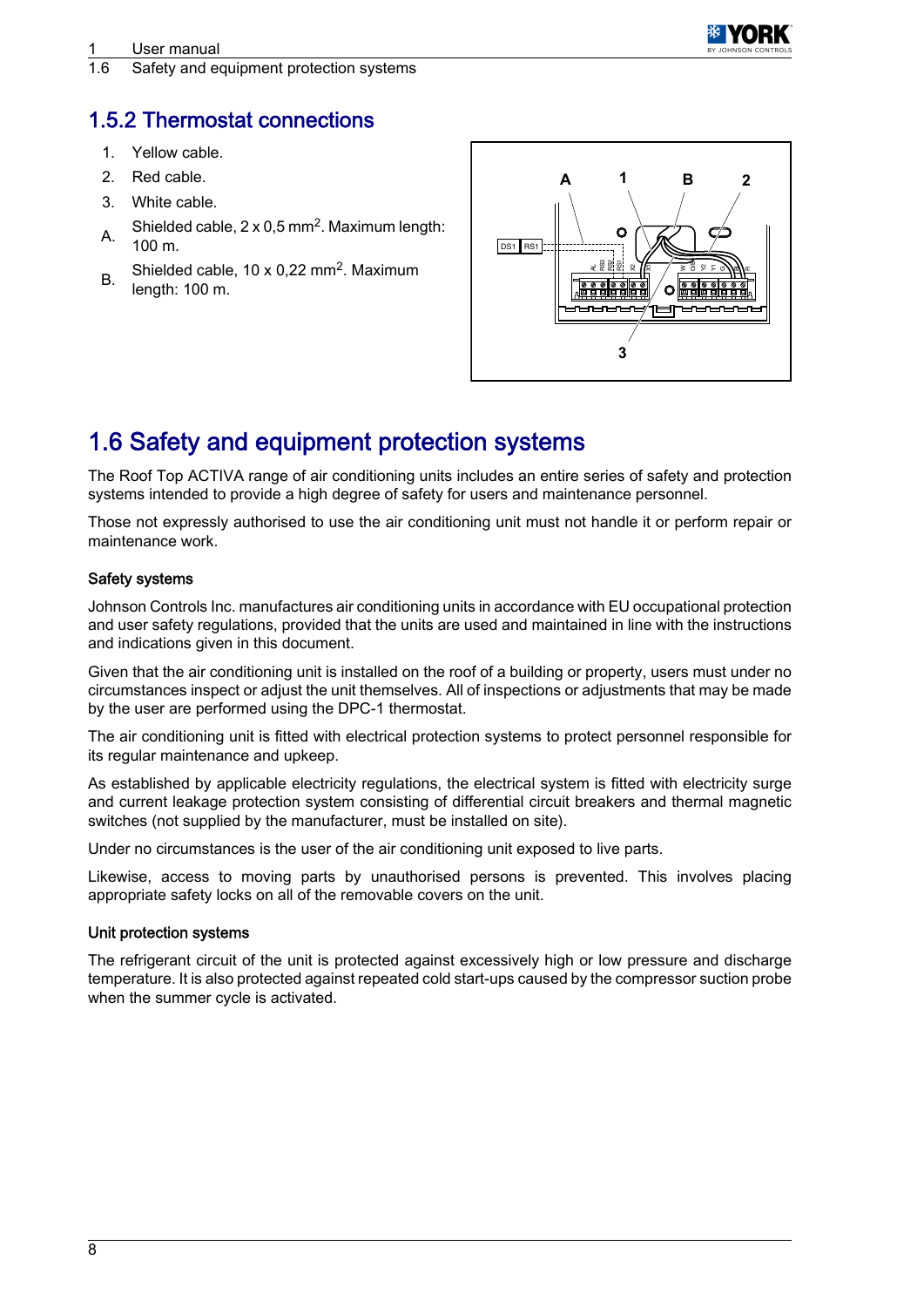## <span id="page-10-0"></span>1.7 Placing the unit out of service for a planned stoppage or breakdown.

### 1.7.1 Placing the unit out of service for a planned stoppage.

To stop the air conditioning unit with the DPC-1 thermostat, press the MODE button -1- on the thermostat repeatedly until OFF-2- is displayed on the screen.



### 1.7.2 Placing the unit out of service for seasonal stoppage

The power supply to the unit must be disconnected when placing the air conditioning unit out of service for long periods of time (seasonal stoppage).

To do so, the differential circuit breaker and thermal magnetic switch on the unit power supply must be disconnected.

# CAUTION

- Always keep the electrical power supply connected to the unit.
- Only disconnect the unit if it is not to be used for a long period of time.
- When preparing for seasonal use, connect the unit to the electricity supply at least 8 hours before starting it.

### 1.7.3 Placing the unit out of service due to breakdown

Should the air conditioning unit become faulty, the auto-diagnostics system in the unit will identify the source of the fault and will activate the indicator -1- on the DPC-1 thermostat screen. The bottom left of the screen will also display a two-digit figure -2- to indicate the part affected.

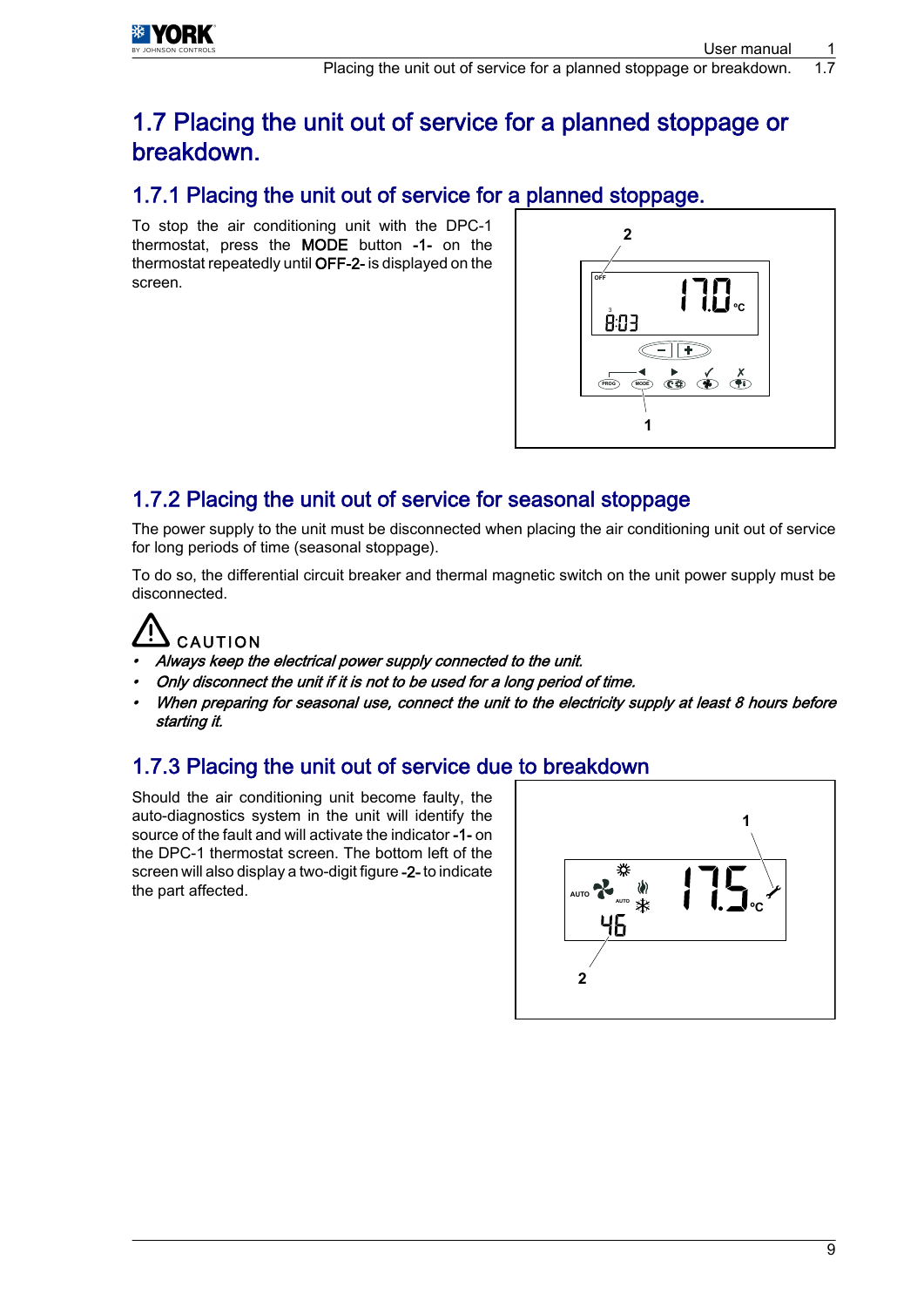<span id="page-11-0"></span>1.7 Placing the unit out of service for a planned stoppage or breakdown.

## 1.7.4 Fault codes for the air conditioning unit

| Code         | Description                                                                                                  |
|--------------|--------------------------------------------------------------------------------------------------------------|
| 11/21/31     | Discharge temperature exceeded                                                                               |
| 12 / 22 / 32 | High-pressure switch, outdoor fan thermal switch or compressor module thermal switch<br>(depending on model) |
| 13/23/33     | Low pressure switch                                                                                          |
| 14           | Indoor fan thermal switch                                                                                    |
| 15/25/35     | Repeated cold start-up or suction temperature $\le$ -25 °C                                                   |
| 41           | Gas control 1 or heating element 1 fault                                                                     |
| 42           | Gas control 2 or heating element 2 fault                                                                     |
| 43           | Heating element 3 stage fault                                                                                |
| 44           | Heating element 4 stage fault                                                                                |
| 45           | Fault in economiser or hot water coil (outdoor supply, water return probe)                                   |
| 46           | Smoke detector, high temperature, or supply temperature >80 °C                                               |
| 91           | Ambient probe open or short circuited                                                                        |
| 92           | Internal probe not calibrated                                                                                |
| 93           | Communication error                                                                                          |
| 94           | fault with AL terminal connected                                                                             |
| 95           | S5 digital probe not detected                                                                                |
| 96           | S6 digital probe not detected                                                                                |
| 97           | S7 digital probe not detected                                                                                |
| 98           | S8 digital probe not detected                                                                                |
| 99           | Digital outdoor probe not detected                                                                           |



- •Indicator 1 blinks if a fault code between 0 and 90 is displayed.
- •Indicator 1 also blinks if fault code 93 is displayed.

### 1.7.5 Restarting the air conditioning unit in the case of breakdown

Some of the failure indicators on the screen are false. They are apparent breakdowns caused my something other than operation of the unit; for example, air intake is blocked by an excess of accumulated snow or the presence of refuse (plastic bags, papers, branches, etc.).

In this case, it is possible to restart the unit by pressing the MODE button on the thermostat repeatedly until OFF is displayed on the screen.

Then, restart the unit by pressing the MODE button and selecting the required operating mode.

The unit will start up normally if the cause of the fault is no longer present. If the cause persists, it is possible to start the unit a maximum of three times within a 24-hour period.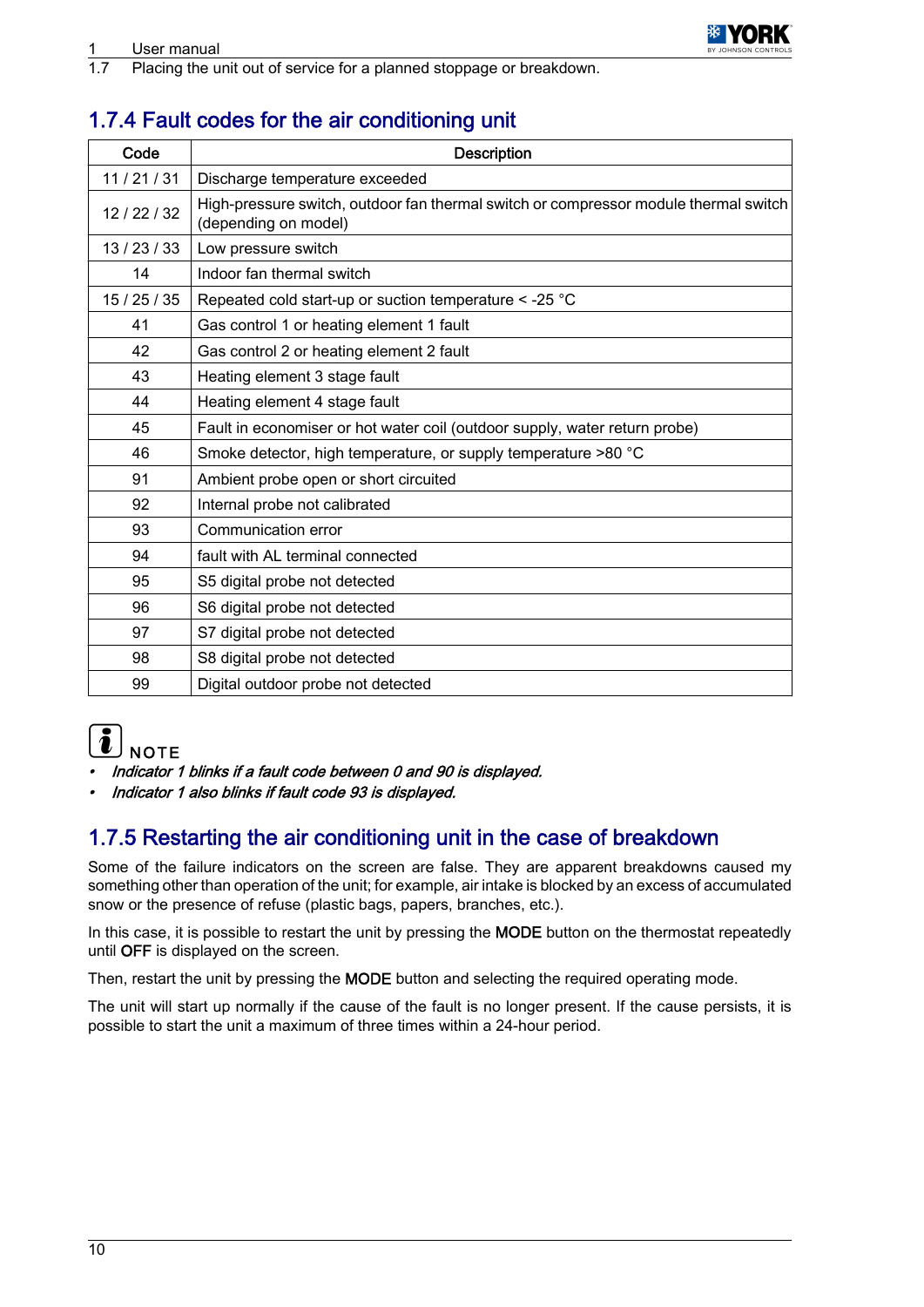<span id="page-12-0"></span>

Where the thermostat screen continues to display the indicator -1- and any fault code or if the air conditioner does not start, contact a Johnson Controls Inc. Authorised Technical Assistance Service.

## 1.8 Regular maintenance activities for which the user is responsible

### 1.8.1 Maintenance Schedule

The HVAC unit is designed to require as little maintenance as possible. Nevertheless, to ensure the correct operation of the unit with a minimal use of electricity, a long working life and compliance with the regulations of each country, regular maintenance inspections must be made.

Johnson Controls Inc. shall not be considered responsible for any damage caused by improper maintenance of the HVAC unit, which includes anything inconsistent with that described in this document or others specifically provided with the unit.

To make them easier, maintenance tasks have been grouped by time intervals in a series of tables.

### 1.8.2 Maintenance responsibilities of the user

Like any other machine, the HVAC unit requires regular maintenance, as the wear to which some of its parts are subjected can affect its mechanical reliability and the safety of those responsible for its maintenance.

In compliance with current regulations, the unit must be regularly inspected and the results recorded on the forms provided by the Labour and Health Authorities of the country where the HVAC unit is installed.

Users cannot access this form to perform maintenance and upkeep tasks on the unit.

There is no intent for the user to perform any maintenance tasks on the HVAC unit.